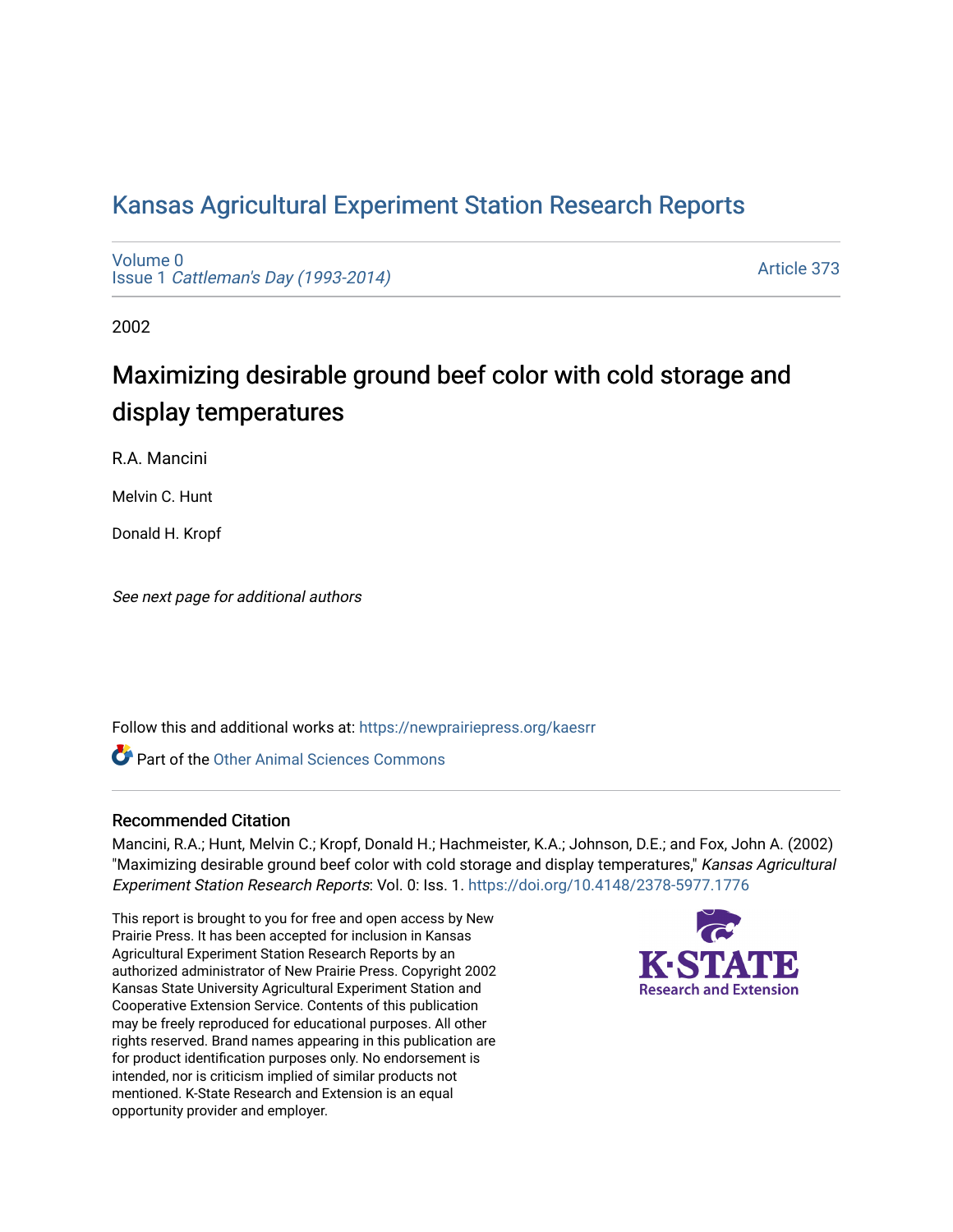### Maximizing desirable ground beef color with cold storage and display temperatures

#### **Abstract**

This study evaluated the combined effects of storage temperature, storage time, display temperature, display time, and fat level on ground beef color. Storage at 32°F minimized discoloration during display compared to storage at 40° and 48°F. Storage up to 12 days at 32°F did not affect ground beef color stability, whereas prolonged storage at 40° and 48°F increased discoloration dramatically. When storage was at 32°F, sales loss was 0.4%, compared to 62% at 48°F. Fat level did not influence discoloration. The use of 32°F during storage and display is essential for maximizing ground beef color life.

#### Keywords

Cattlemen's Day, 2002; Kansas Agricultural Experiment Station contribution; no. 02-318-S; Report of progress (Kansas State University. Agricultural Experiment Station and Cooperative Extension Service); 890; Beef; Ground beef color; Cold chain management; Discoloration

#### Creative Commons License



This work is licensed under a [Creative Commons Attribution 4.0 License](https://creativecommons.org/licenses/by/4.0/).

#### Authors

R.A. Mancini, Melvin C. Hunt, Donald H. Kropf, K.A. Hachmeister, D.E. Johnson, and John A. Fox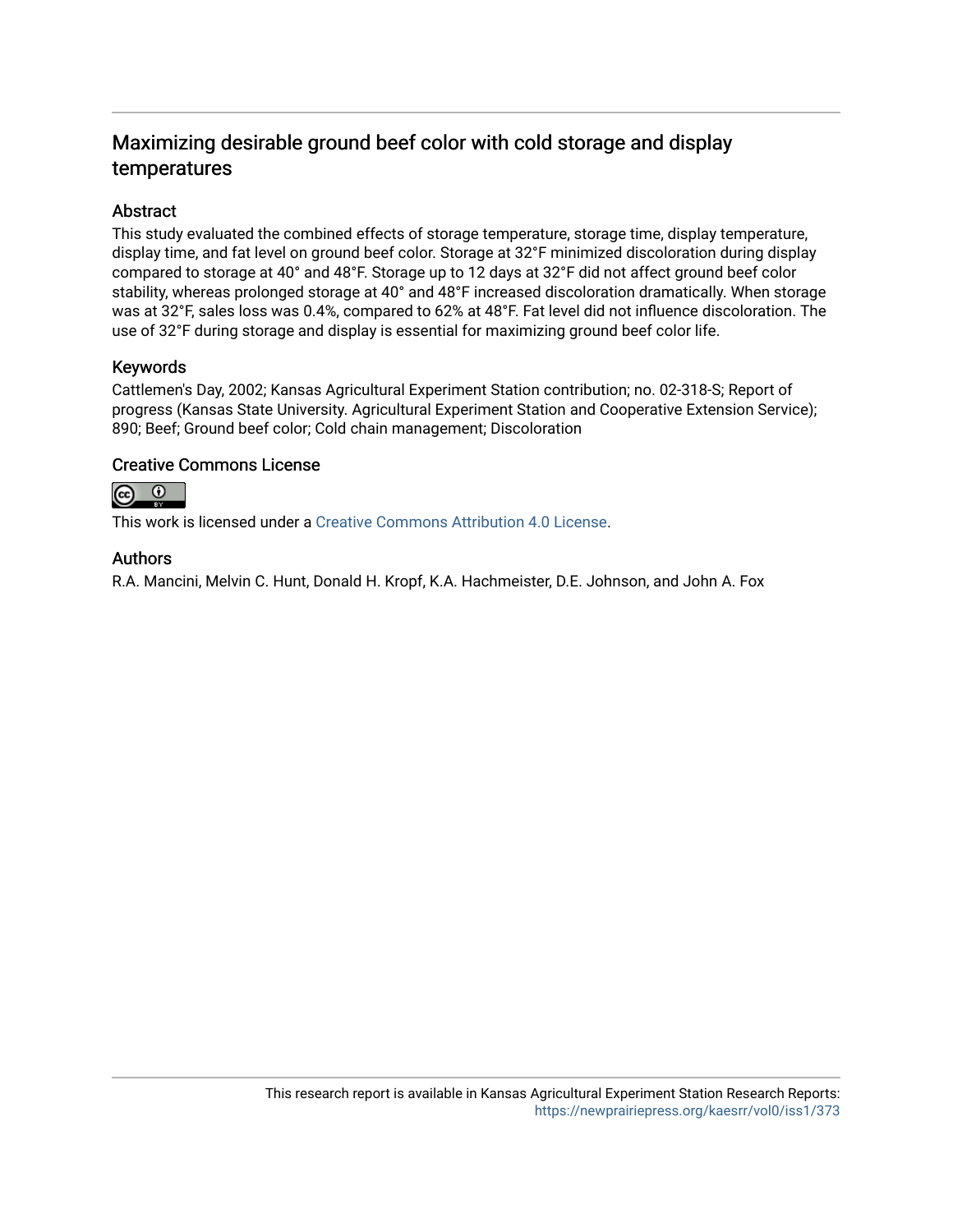#### **MAXIMIZING DESIRABLE GROUND BEEF COLOR WITH COLD STORAGE AND DISPLAY TEMPERATURES**

*R. A. Mancini, M. C. Hunt, D. H. Kropf, K. A. Hachmeister, D. E. Johnson1 , S. Fox2*

#### **Summary**

This study evaluated the combined effects of storage temperature, storage time, display temperature, display time, and fat level on ground beef color. Storage at 32°F minimized discoloration during display compared to storage at 40° and 48°F. Storage up to 12 days at 32°F did not affect ground beef color stability, whereas prolonged storage at 40° and 48°F increased discoloration dramatically. When storage was at 32°F, sales loss was 0.4%, compared to 62% at 48°F. Fat level did not influence discoloration. The use of 32°F during storage and display is essential for maximizing ground beef color life.

(Key Words: Ground Beef Color, Cold Chain Management, Discoloration.)

#### **Introduction**

Discoloration, defined as a change in ground beef color from bright-red to brown, results in consumer rejection, reduced shelf life, and decreased profit. Even though discoloration is inevitable, it is slowed by cold storage and display temperatures. A recent national retail survey found that the average display case temperature was 40°F. Our objectives were to evaluate the combined effects of storage temperature, storage time, display temperature, display time, and fat level on ground beef color.

#### **Experimental Procedures**

Coarse ground beef chubs (10 lb each) of 3 fat/lean blends (7/93, 19/81, and 27/73%) were shipped to the Kansas State University Meat Lab at 32°F. All chubs were stored for 6 days at 32°F before randomly assigning one chub per lean level per replication, to each of 12 storage temperature (32°, 40°, or 48°F) and storage time (0, 4, 8, and 12 days) combinations for each of 3 replications.

Following storage, each chub was mixed by hand and ground once through a 1/8 inch plate. After grinding, approximately one pound of ground beef was placed on a Styrofoam tray with a Dri-Loc pad and packaged with polyvinyl chloride (PVC) film. One package per chub per fat level per replication was displayed continuously for 48 hours at either 32°, 40°, or 48°F in one of three open-top display cases under 150 foot candles of Philips Ultralume 30 fluorescent light. The 32ºF case had two defrost cycles/day, the 40ºF case had one, and the 48ºF case had no defrost cycles.

Ground beef surface color was evaluated at 0, 24, and 48 hours of display by seven trained panelists. Initial color (0 hour) was evaluated 30 minutes after the meat was ground and packaged. Evaluation was on a five-point color scale (1=very bright cherry red,  $2=$ bright cherry red,  $3=$ slightly dark red to tannish red,  $4 =$  moderately gravish/tan to brown, and  $5 = \tan \theta$  brown) in increments

l

<sup>&</sup>lt;sup>1</sup>Department of Statistics

<sup>&</sup>lt;sup>2</sup>Department of Agricultural Economics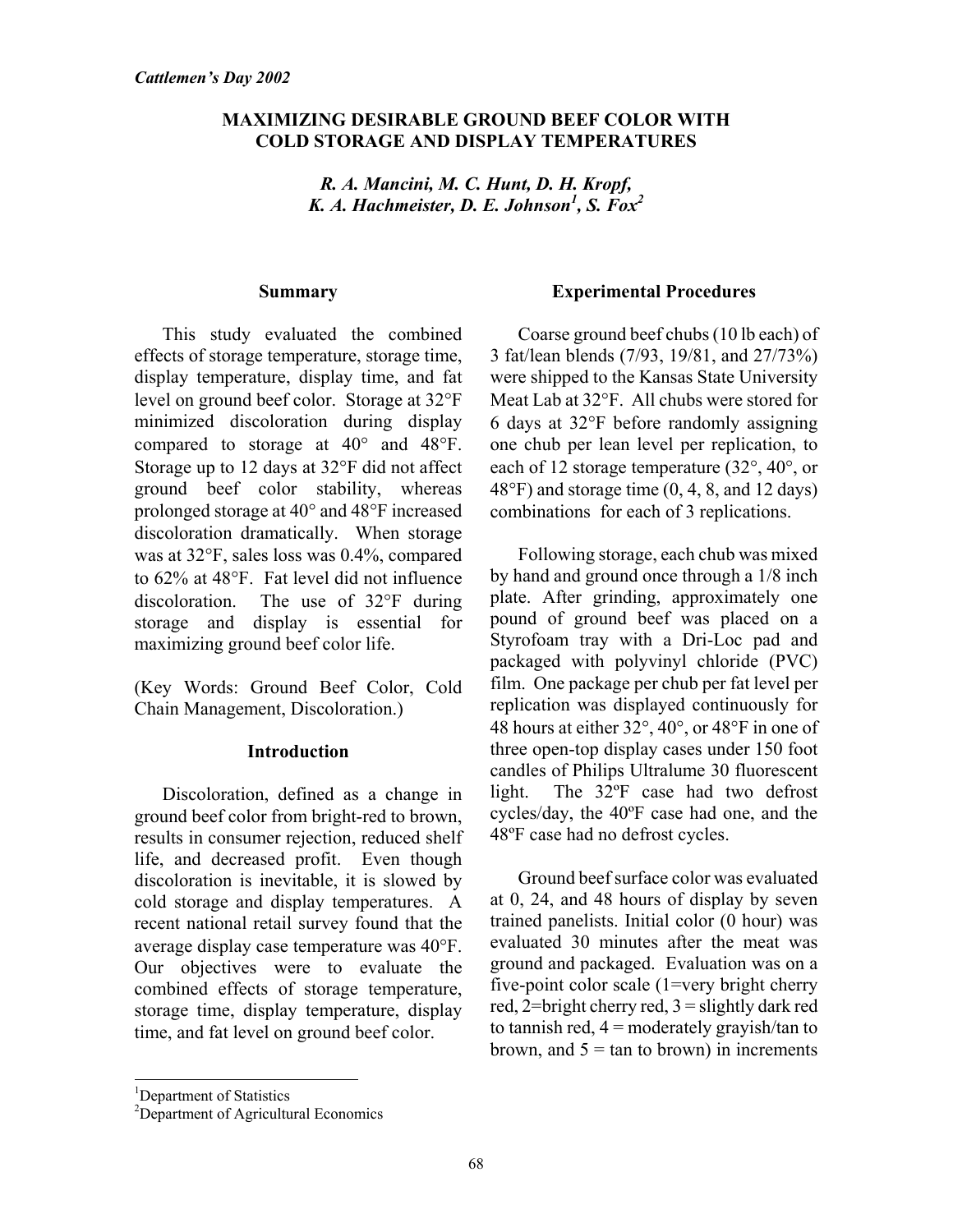of 0.5. Borderline color acceptability was considered to be a score of 3.5.

The statistical design consisted of 5 main effects: fat level (n=3), storage temperature  $(n=3)$ , storage time  $(n=4)$ , display temperature  $(n=3)$ , and display time  $(n=3)$ , and their interactions. Data were analyzed over 3 replications using the Mixed procedure of the Statistical Analysis System (SAS, 2000). Least square means for significant interactions were separated  $(P<0.05)$ .

#### **Results and Discussion**

Storage and/or display at 40º and 48ºF accelerated ground beef discoloration (Figure 1). Storage at 32ºF resulted in brighter-red initial bloomed color than storage at either 40º or 48ºF. Storage at 32ºF also maintained this more desirable color during display, whereas longer storage times had more adverse effects at warmer temperatures. Failing to use cold display temperatures accelerated discoloration dramatically (Table 1).

When 32ºF storage was coupled with 32ºF display, display time effects were so minimal that at no point during the 48-hour display did color become unacceptable. However, utilizing only cold storage temperatures and allowing warmer display temperatures negated the benefits of 32ºF storage. In general, as storage temperature and display temperature increased, discoloration during display was accelerated. Changes in discoloration due to lean level were relatively small.

The normal level of sales loss (i.e. price discounts and profit loss due to discoloration) was assumed to be 6% at 40ºF. Reducing the storage and display temperatures from 40° to 32°F reduced the sales loss to 0.4% (Figure 2). Increasing the storage and display temperatures to 48°F was estimated to increase sales loss to 31%. Increasing the storage time to 12 days at 48°C resulted in estimated sales losses of 62%. However, sales losses for 8 and 12 days of storage at 48°F may be underestimated because those chubs had high microbial counts, extreme surface discoloration, off odors, and/or gas pockets; rendering them unsuitable for grinding and display.

Use of 32°F was far superior to storage and display at 40° and/or 48°F. Thus, to maximize color life and profit, 32°F during storage and display is strongly recommended. Failure to select and maintain 32°F will accelerate discoloration dramatically and increase sales losses. Except at 32°F, increasing storage time was detrimental to color. Thus chub storage should be as brief as possible. Ground beef fat level had minor effects on discoloration.

These results overwhelmingly suggest that the use of cold temperatures  $(32^{\circ}F)$ during both storage and display of ground beef maximizes shelf life and profit.

| <b>Indicate Increased Discoloration Compared to Optimum Conditions</b> |                            |               |    |    |    |     |
|------------------------------------------------------------------------|----------------------------|---------------|----|----|----|-----|
|                                                                        | Storage Temperature (°F)   |               |    |    |    |     |
|                                                                        |                            | 32            |    |    | 48 |     |
| Storage                                                                | Display Temperature $(°F)$ |               |    |    |    |     |
| Time $(d)$                                                             |                            | 40            | 48 |    | 40 |     |
|                                                                        | l .O                       | - Q           |    |    | ്ധ |     |
|                                                                        |                            | $\frac{1}{7}$ |    |    | 14 | 2.1 |
|                                                                        | l 4                        | 19            | 29 | 24 | 29 | 3.2 |
|                                                                        |                            |               |    |    |    |     |

**Table 1. Relative Rates of Color Loss for Ground Beef Displayed for 48 Hours Compared to Those Stored at 32**°**F for 0 Days Prior to Display at 32**°**F. Rates Larger than 1.0**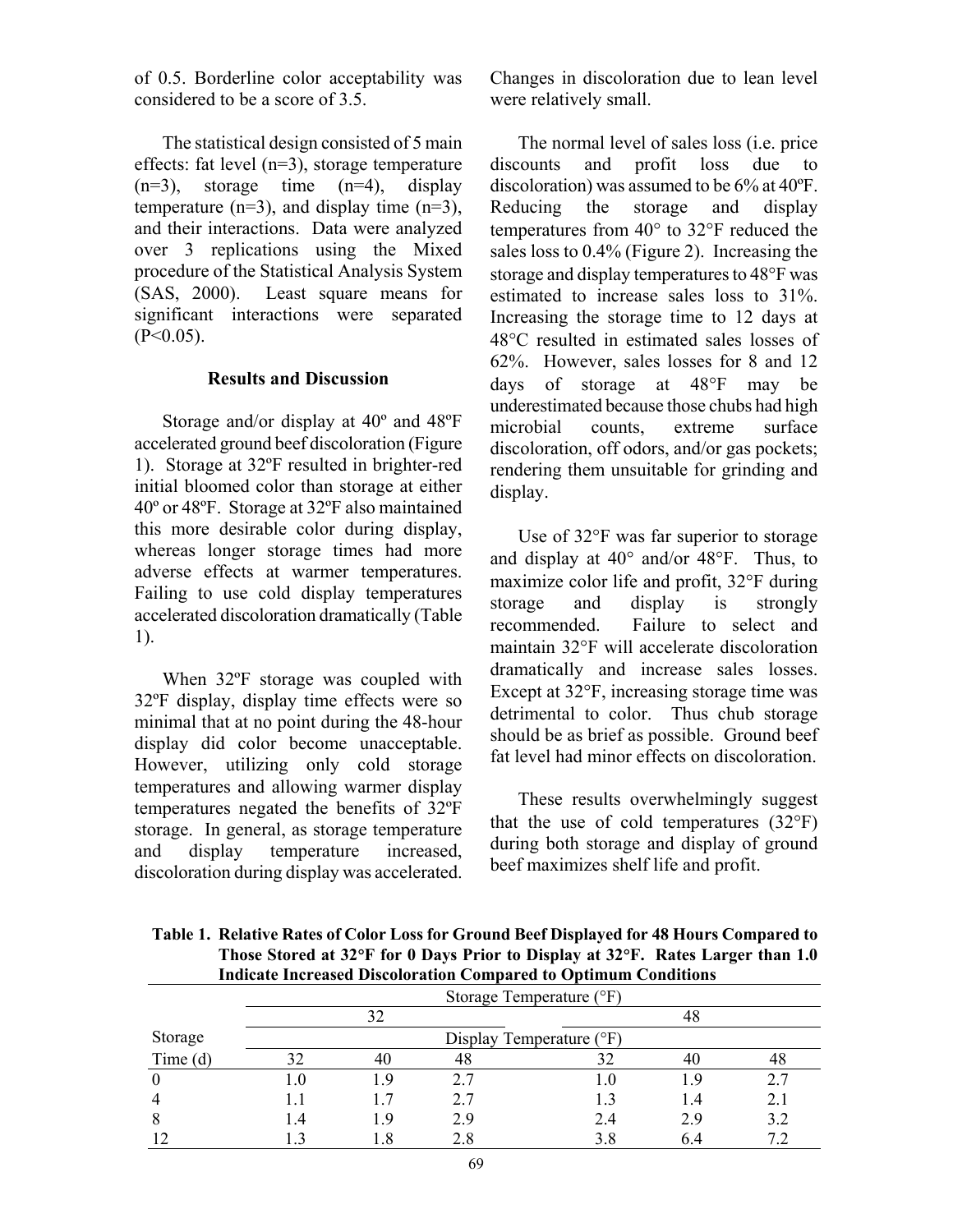

**Figure 1. Effect of Temperature and Time of Storage and Display on Visual Color Score. Visual color scale: 1=very bright cherry red; 3.5=unacceptable slightly dark red; 5=brown.**